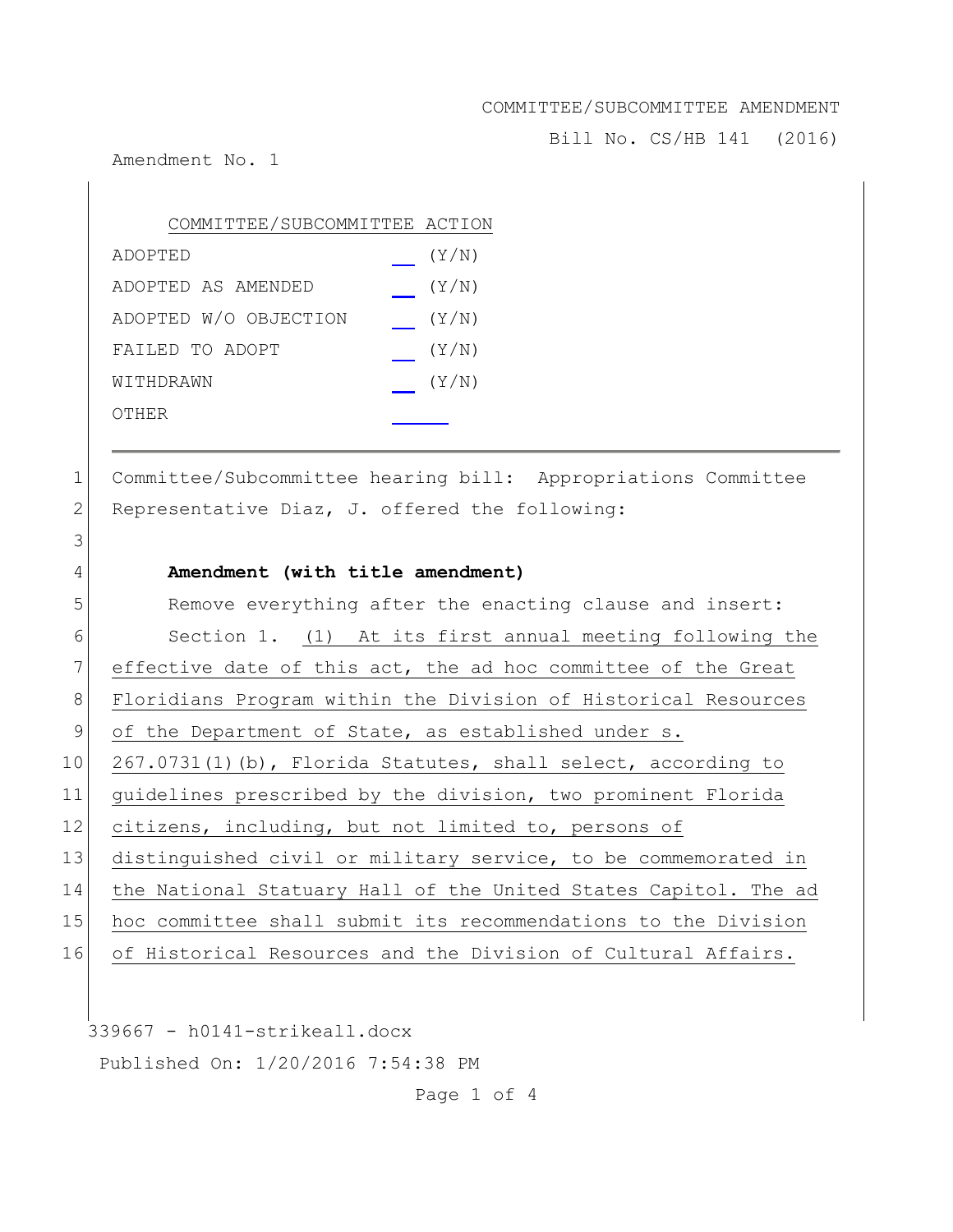Bill No. CS/HB 141 (2016)

|    | Amendment No. 1                                                    |
|----|--------------------------------------------------------------------|
| 17 | (2) At its first meeting following the effective date of           |
| 18 | this act, the Florida Council on Arts and Culture, as              |
| 19 | established under s. 265.285, Florida Statutes, shall select,      |
| 20 | according to guidelines prescribed by the Department of State, a   |
| 21 | sculptor to design the statues of the two prominent Florida        |
| 22 | citizens selected pursuant to subsection (1) for replacement of    |
| 23 | the statue of Dr. John Gorrie and the statue of General Edmund     |
| 24 | Kirby Smith in the National Statuary Hall.                         |
| 25 | The Department of State shall coordinate the<br>(3)                |
| 26 | recommendations submitted to the Division of Historical            |
| 27 | Resources and the Division of Cultural Affairs and shall submit    |
| 28 | a report by January 1, 2017, to the Governor, the President of     |
| 29 | the Senate, and the Speaker of the House of Representatives that   |
| 30 | includes, but is not limited to:                                   |
| 31 | (a) The names of the two prominent Florida citizens and            |
| 32 | the process used to select the two prominent Florida citizens.     |
| 33 | The name of the sculptor and the process used to<br>(b)            |
| 34 | select the sculptor.                                               |
| 35 | (c) An estimate of the total costs associated with                 |
| 36 | replacement of the statues, including the costs to remove and      |
| 37 | transfer the current statues and to install the replacement        |
| 38 | statues.                                                           |
| 39 | In accordance with 2 U.S.C. s. 2132, upon receiving<br>(4)         |
| 40 | the report under subsection $(3)$ , the Legislature may request by |
| 41 | memorial that the United States Joint Committee on the Library     |
| 42 | of Congress approve the request to replace the statues of Dr.      |
|    | 339667 - h0141-strikeall.docx                                      |
|    | Published On: 1/20/2016 7:54:38 PM                                 |
|    |                                                                    |

Page 2 of 4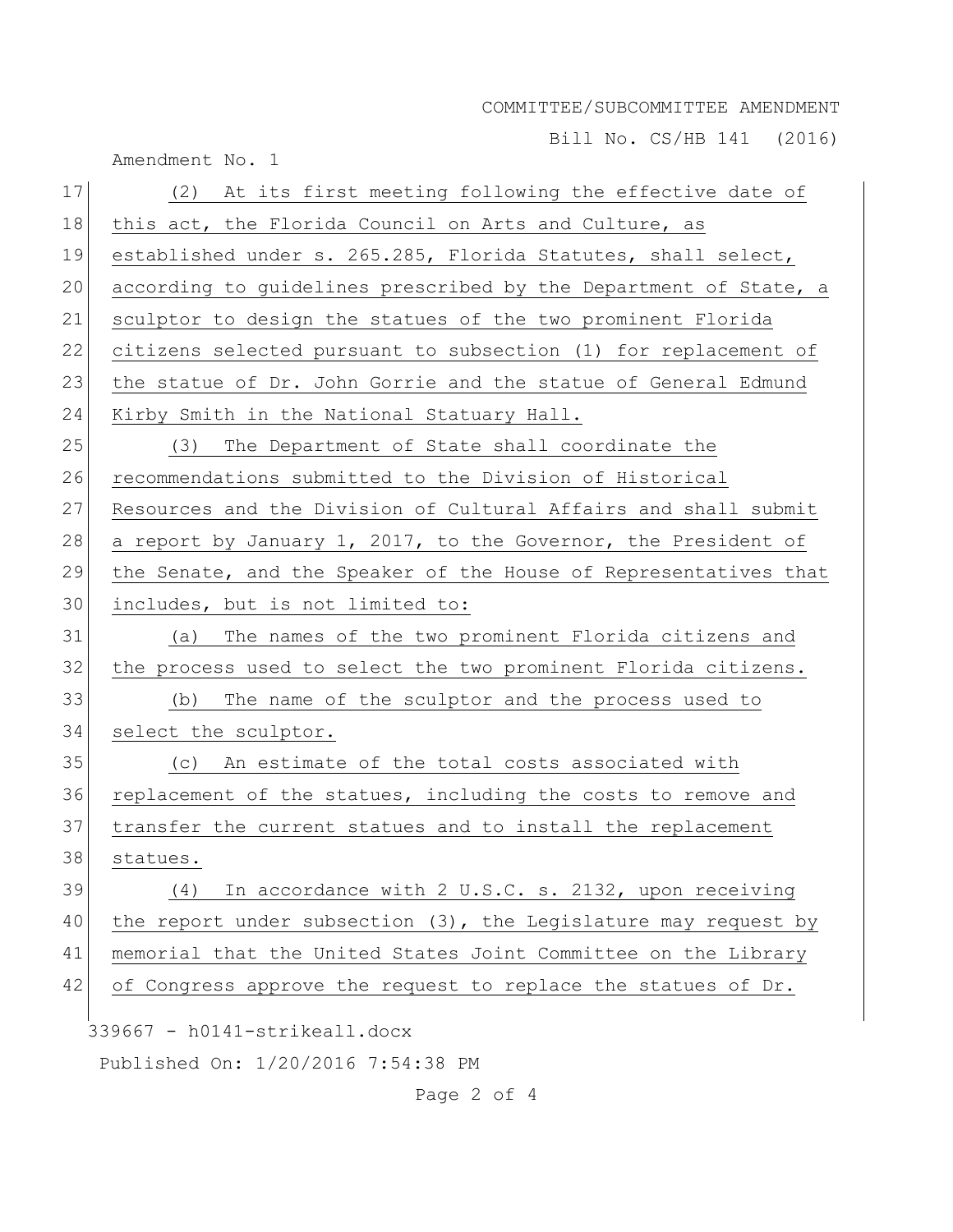Bill No. CS/HB 141 (2016)

Amendment No. 1

| 43                                 | John Gorrie and General Edmund Kirby Smith, and that the         |  |
|------------------------------------|------------------------------------------------------------------|--|
| 44                                 | Architect of the Capitol carry out the request. Upon adoption of |  |
| 45                                 | the memorial by the Legislature and approval of the request in   |  |
| 46                                 | writing by the Governor, the memorial shall be submitted to the  |  |
| 47                                 | United States Joint Committee on the Library of Congress.        |  |
| 48                                 | Section 2. This act shall take effect upon becoming a law.       |  |
| 49                                 |                                                                  |  |
| 50                                 |                                                                  |  |
| 51                                 | TITLE AMENDMENT                                                  |  |
| 52                                 | Remove everything before the enacting clause and insert:         |  |
| 53                                 | An act relating to the National Statuary Hall;                   |  |
| 54                                 | providing for replacement of the statues of Dr. John             |  |
| 55                                 | Gorrie and General Edmund Kirby Smith in the National            |  |
| 56                                 | Statuary Hall of the United States Capitol; providing            |  |
| 57                                 | for selection of two prominent Florida citizens to be            |  |
| 58                                 | commemorated in the National Statuary Hall; providing            |  |
| 59                                 | for selection of a sculptor to design the statues;               |  |
| 60                                 | requiring the Department of State to submit a report             |  |
| 61                                 | and recommendations; providing for submission of the             |  |
| 62                                 | state's request to the United States Joint Committee             |  |
| 63                                 | on the Library of Congress for approval to replace the           |  |
| 64                                 | statues; providing an effective date.                            |  |
| 65                                 |                                                                  |  |
| 66                                 | WHEREAS, pursuant to 2 U.S.C. s. 2131, each state is             |  |
| 67                                 | permitted to provide and furnish to the United States Capitol    |  |
| 68                                 | two statues, in marble or bronze, of deceased persons who have   |  |
|                                    | 339667 - h0141-strikeall.docx                                    |  |
| Published On: 1/20/2016 7:54:38 PM |                                                                  |  |
|                                    |                                                                  |  |

Page 3 of 4